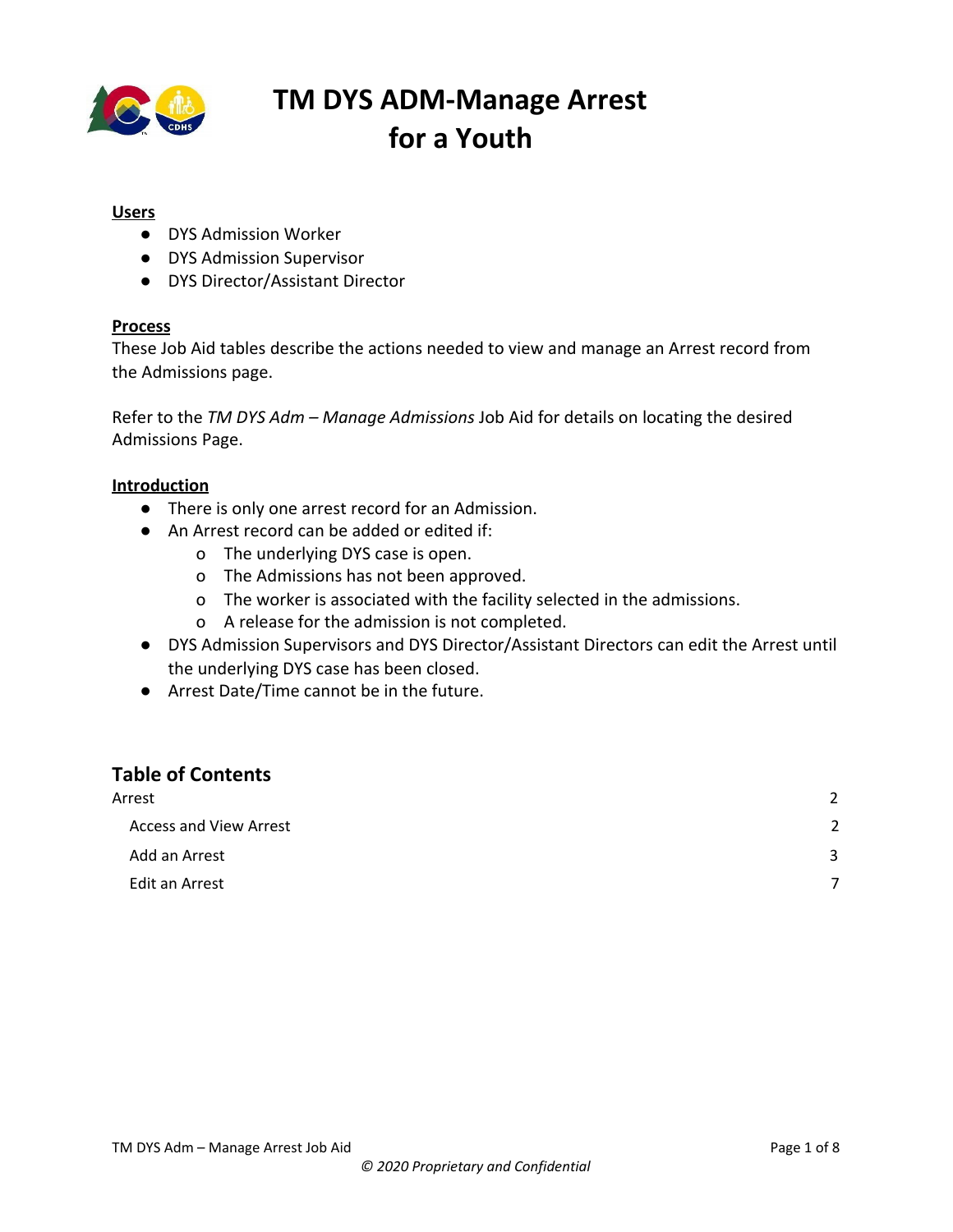

#### <span id="page-1-0"></span>**Arrest**

#### <span id="page-1-1"></span>*Access and View Arrest*

| Steps/Output                                                          | Screenshot                                                                                                                                  |                                                                                   |                                                               |                                                 |                                                                            |
|-----------------------------------------------------------------------|---------------------------------------------------------------------------------------------------------------------------------------------|-----------------------------------------------------------------------------------|---------------------------------------------------------------|-------------------------------------------------|----------------------------------------------------------------------------|
| Refer to the TM DYS Admissions                                        | A SOME<br>COLORADO<br>$\cos$<br><b>Department of Human Services</b>                                                                         |                                                                                   |                                                               |                                                 | cyfmt<br>-8<br>$\mathbf{e}$<br><b>Welcome, Cgi Qa Test5 (I</b>             |
| Job Aid for details on locating the<br>desired Admissions.            | <b>Back to Workspace</b><br>= Show Menu<br>Youth Info<br>Admission Summary<br>Parent/Guardian Notificaton<br>Arrest                         | Workspace<br>Admissions for Ewigtacppi Kqstkjaiaxm<br>Rddsaadcoxc: 2251729        | DYS Assessment 2251729<br>$\times$                            | Client File 2251729<br>$\propto$                | × Admission 723638, 2251729<br><b>Actions v</b>                            |
| Navigate to the Arrest section by<br>clicking the link in the left    | <b>Court Hearings</b><br><b>Detention Sentence</b><br>Room Assignment<br>Classification<br>Room Assignment<br>Detention Victim Notification | Case ID<br>1832144<br>Victim Notification - N/A                                   | Admission ID<br>723638                                        |                                                 | <b>Entered By</b><br><b>SOLOMON HERRERA</b>                                |
| navigation panel or using the<br>scroll bar at the right of the page. | Other Placements<br>Parole Status<br>Approval Request<br>Supervisor Approval<br>Temporary Release<br>Release                                | <b>Youth Info</b><br><b>First Name</b><br><b>EWJGTACPPJ</b>                       | Middle Name<br>KOSTK MIAXM                                    | <b>Last Name</b><br><b>RDDSAADCOXC</b>          | Suffix                                                                     |
|                                                                       |                                                                                                                                             | Sex Assigned at Birth'<br>Male<br>$\checkmark$<br>Client ID<br>View Client Record | Gender Identity<br>$\checkmark$<br>Select.<br>Date of Birth'  | Sexual Orientation<br>Select.<br>Current Age    | Preferred Gender Pronoun<br>$\checkmark$<br>Select.<br>$\checkmark$<br>SSN |
|                                                                       |                                                                                                                                             | 2251729<br>State ID<br>Y408748                                                    | 門<br>5/30/2000<br>Region of Youth*<br>$\checkmark$<br>Central | 20 yrs<br>Parents County of Legal<br>Residence* | 140003592<br>Home School District*<br>Other<br>$\check{~}$                 |
|                                                                       |                                                                                                                                             | Primary Ethnicity*                                                                | Citizenship/Alienage*                                         | Lake<br>Height                                  | $\check{~}$<br>Weight (lbs.)<br>Save                                       |
|                                                                       |                                                                                                                                             |                                                                                   |                                                               |                                                 |                                                                            |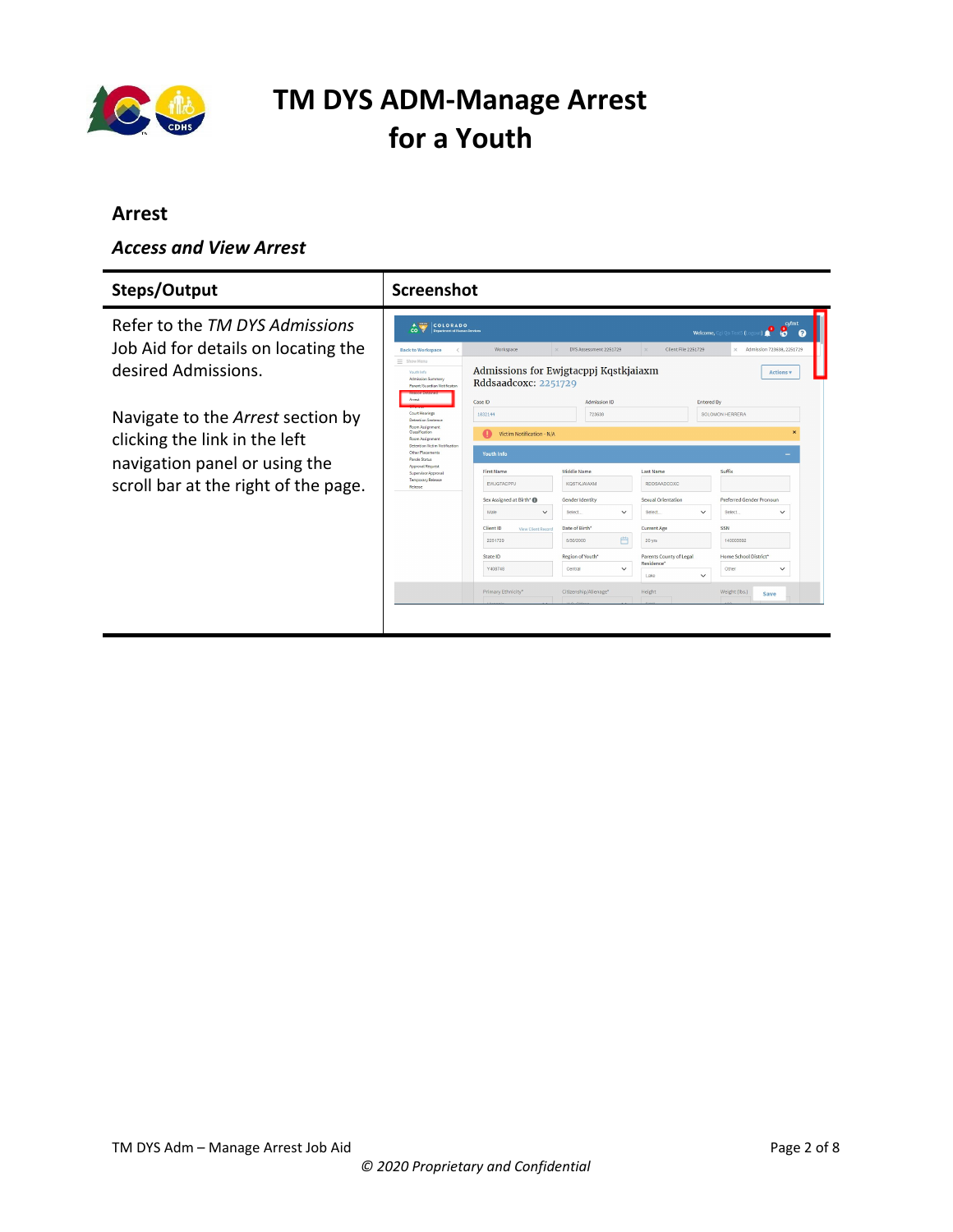

#### <span id="page-2-0"></span>*Add an Arrest*

- Adding an Arrest replaces any existing Arrest record.
- If a prior arrest was added during Screening, the arrest stays but the Admissions ID is removed.
- If a prior arrest was added during an Admission the existing arrest is deleted.

| Steps/Output                                | Screenshot                                                                                                                                                                                                                                                          |                                                                                                                                                                                                                          |
|---------------------------------------------|---------------------------------------------------------------------------------------------------------------------------------------------------------------------------------------------------------------------------------------------------------------------|--------------------------------------------------------------------------------------------------------------------------------------------------------------------------------------------------------------------------|
| From the Arrest Header section:             | <b>A</b> Spatian COLORADO                                                                                                                                                                                                                                           | Welcome, Call Qa Test5 (Logout) <b>All COVEMT</b>                                                                                                                                                                        |
|                                             | <b>Back to Workspace</b><br>$\prec$                                                                                                                                                                                                                                 | Workspace                                                                                                                                                                                                                |
| 1. Click Actions.<br>2. Select Add Arrest.  | $\equiv$ Show Menu<br>Arrest<br>Youth Info<br>Arrest Date*<br>Admission Summary<br>Parent/Guardian Notificaton<br>2/26/2020<br>Reason Detained<br>Arrest<br>Offenses<br>Arrest Agency (ORI)*<br>Court Hearings                                                      | Arrest Time*<br>Handgu<br><b>Add Arrest</b><br>曲<br>11:45 AM<br><b>No</b><br>Arrest Type<br>Arrest Case Number (ARN)*                                                                                                    |
| This opens the Add Arrest pop-up<br>window. | asdfghj<br>Detention Sentence<br>Room Assignment<br>Classification<br>Court Case Number<br>Room Assignment<br>Detention Victim Notification<br>Other Placements<br>Approval Request<br>Supervisor Approval<br>Temporary Release<br>Offenses <sup>O</sup><br>Release | dfghjjh<br>NCIC Crime Code<br>Actions <b>v</b> –                                                                                                                                                                         |
|                                             | 2/2/2020<br>State/county                                                                                                                                                                                                                                            | Offense Date $\tau \gamma$ Offense Origin $\gamma$ Offense County $\gamma$ Offense Type $\gamma$ Offense $\gamma$ Added During $\gamma$ Co<br>Gambling<br>Arapahoe<br>Gambling<br>Admission<br>Misdemeanor<br>Conspiracy |
|                                             | Court Hearings<br>Hearing Date Time<br>No data available in table                                                                                                                                                                                                   | Actions $\sqrt{ }$ –<br>County<br>Court Name<br>Court Case $\pi$<br><b>Hearing Type</b>                                                                                                                                  |
|                                             | Detention Sentence                                                                                                                                                                                                                                                  | Save                                                                                                                                                                                                                     |
|                                             |                                                                                                                                                                                                                                                                     |                                                                                                                                                                                                                          |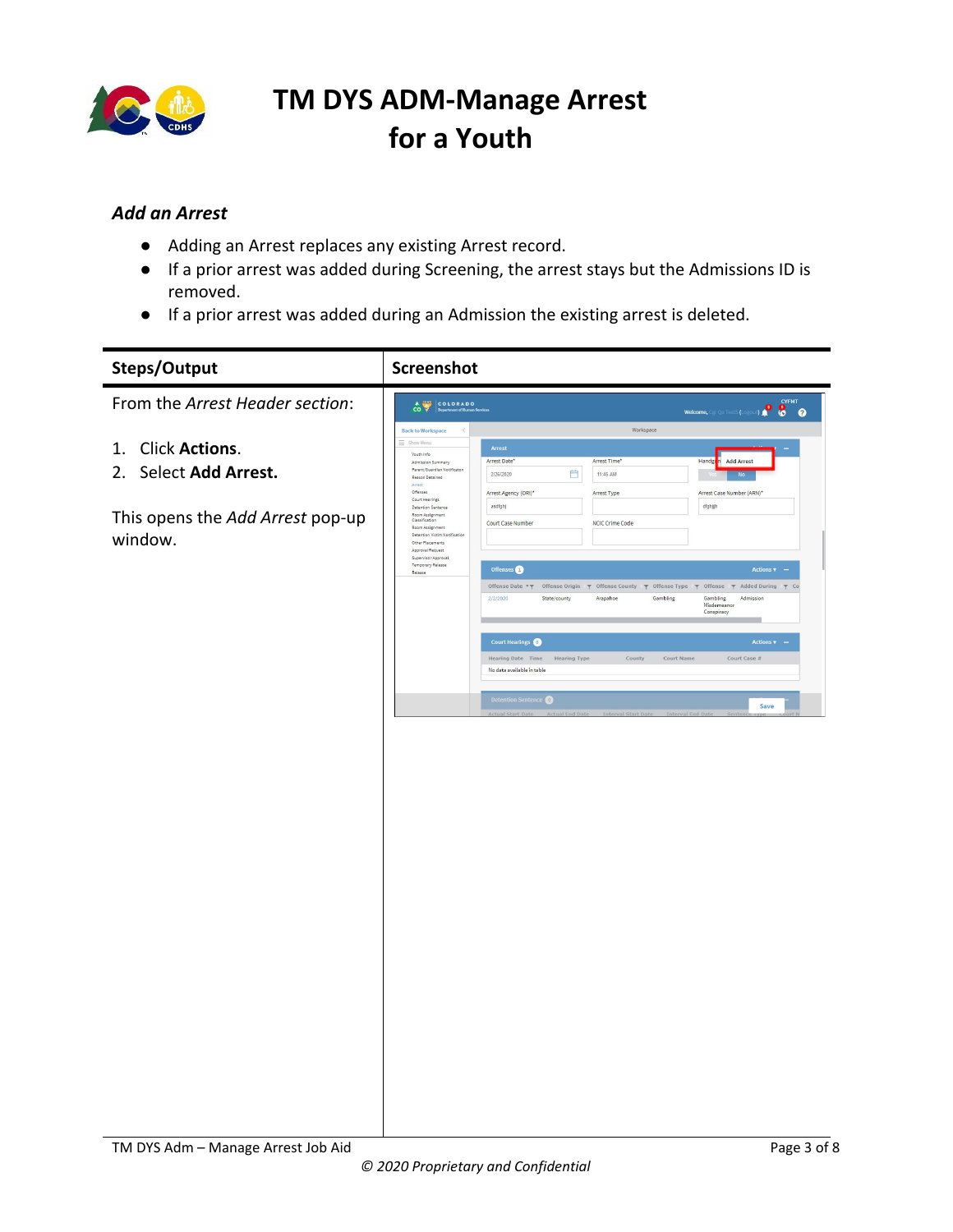

| In the Add Arrest pop-up window:                                                                  | COLORADO<br>$\frac{4}{100}$                                                                                                                                                                                                                                                                                                                                                            | <b>B</b> <sup>CYFMT</sup><br><b>V.C.</b><br>スペ<br><b>Add Arrest</b>                                                                                                                                                                                                                                                                                                                                                                                                                                                             |
|---------------------------------------------------------------------------------------------------|----------------------------------------------------------------------------------------------------------------------------------------------------------------------------------------------------------------------------------------------------------------------------------------------------------------------------------------------------------------------------------------|---------------------------------------------------------------------------------------------------------------------------------------------------------------------------------------------------------------------------------------------------------------------------------------------------------------------------------------------------------------------------------------------------------------------------------------------------------------------------------------------------------------------------------|
| 3. Select the toggle to choose<br>the Record Type.                                                | <b>Back to Workspace</b><br>Youth Info<br>Admission Summary<br>Parent/Guardian Notifica<br><b>Reason Detainer</b><br>Arrest<br>Offenses<br>Court Hearings<br>Detention Sentence<br>Room Assignment<br>Classification<br>Room Assignment<br>Detention Victim Noti<br>Other Placements<br>Parole Status<br>Approval Request<br>Supervisor Approva<br>Temporary Release<br><b>Release</b> | sion 752142, 2126280<br>Record Type<br>Existing<br>Actions $v -$<br>d <b>y</b> Initiating Auth<br>Arrest List<br>Arrest Date<br><b>Arresting Agency</b><br>Handgun<br><b>Added During</b><br>Date Ad<br>blol<br>Parole<br>8/26/2017<br>Pueblo County SO<br>No.<br>Screening<br>8/28/201<br>$\bigcirc$<br>4/22/2017<br>Fruita PD<br>No<br>Screening<br>6/20/201<br>$\circ$<br><b>Actions</b><br>Cancel<br>Arrest Type<br>Arrest Agency (ORI)*<br>Arrest Case Number (ARN)*<br><b>Court Case Number</b><br><b>NCIC Crime Code</b> |
|                                                                                                   |                                                                                                                                                                                                                                                                                                                                                                                        | Offenses <sup>(0)</sup><br>Actions v<br>Offense Date * $\gamma$ Offense Origin $\gamma$ Offense County $\gamma$ Offense Type $\gamma$ Offense $\gamma$ Added During $\gamma$ Co<br>No information available<br>Court Hearings<br><b>Actions</b> v<br>learing Date<br>Save                                                                                                                                                                                                                                                       |
|                                                                                                   |                                                                                                                                                                                                                                                                                                                                                                                        |                                                                                                                                                                                                                                                                                                                                                                                                                                                                                                                                 |
| If Existing is selected as Record<br>Type:                                                        | COLORADO<br>$\frac{1}{100}$<br><b>Back to Workspace</b>                                                                                                                                                                                                                                                                                                                                | CYFMT<br>LO<br><b>PO</b><br>$\bullet$<br>スペ<br><b>Add Arrest</b><br>n 752142, 2126280<br>Record Type<br><b>Actions v</b>                                                                                                                                                                                                                                                                                                                                                                                                        |
| Use the radio button to select<br>4.<br>the desired arrest.<br>Click Add to add the arrest.<br>5. | <b>Youth Info</b><br>Admission Summary<br>Parent/Guardian Notificato<br><b>Reason Detained</b><br>Arrest<br>Offenses<br>Court Hearings<br>Detention Sentence<br>Room Assignment<br>Classification<br>Room Assignment<br>Datanting Victim N<br>Other Placements                                                                                                                         | Existing<br><b>Y</b> Initiating Aut<br>Arrest List<br><b>Added During</b><br>Date A<br>blok<br><b>Arrest Date</b><br>Handgun<br><b>Arresting Agency</b><br>Parole<br>8/28/2<br>8/26/2017<br>Pueblo County SO<br>No<br>Screening<br>$\odot$<br>6/20/20<br>4/22/2017<br>Fruita PD<br>No<br>Screening<br>Actions +<br>Cancel<br><b>Add</b>                                                                                                                                                                                         |
| Note: The Arrest List displays all<br>arrests associated to the Youth's<br>active DYS case.       | Parole Status<br>Approval Repuest<br>Supervisor Approval<br>Temporary Release<br><b>Release</b>                                                                                                                                                                                                                                                                                        | Arrest Agency (ORI)*<br>Arrest Type<br>Arrest Case Number (ARN)*<br><b>NCIC Crime Code</b><br><b>Court Case Number</b><br>Offenses <sup>O</sup><br>$Actions = -$<br>Offense Date * * Offense Origin * T Offense County * Offense Type * T Offense * * Added During * * Co<br>No information available                                                                                                                                                                                                                           |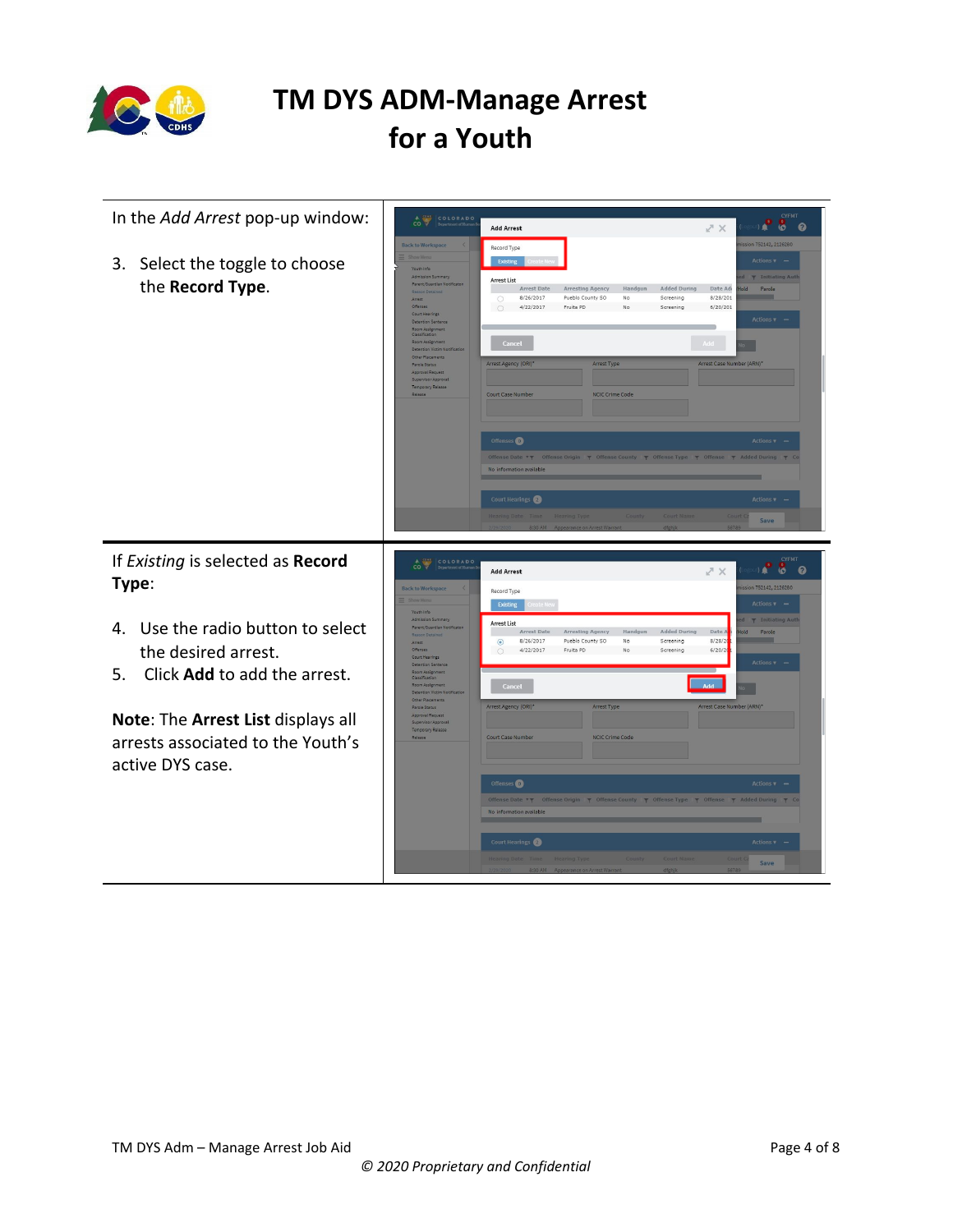

| If Create New is selected as<br><b>Record Type:</b><br>6. Complete the required fields<br>and fill out as much additional<br>information as is available.<br><b>Note: Arrest Date and Arrest</b><br>Time cannot be in the future. | CO V<br>COLORADO<br><b>Back to Workspace</b><br><b>Youth Info</b><br>Admission Summary<br>Parent/Guardian Notificaton<br>Reason Detained<br>Offenses<br>Court Hearings<br><b>Detention Sentence</b><br>Room Assignment<br>Classification<br>Room Assignment<br>Detention Victim Notifica<br>Other Placements<br>Approval Request<br>Supervisor Approval<br>Temporary Release<br>Release.                                 | $X \n\mathbb{Z}$<br><b>Add Arrest</b><br>Record Type<br>Create New<br>Arrest Time*<br>Arrest Date*<br>凸<br>MM/DD/YYYY<br>HH:MM AM/PM<br>Handgun*<br>No<br>Arrest Agency (ORI)*<br>Arrest Type<br>Arrest Case Number (ARN)*<br>Court Case Number<br>NCIC Crime Code<br>Cancel<br>Add<br><b>Hearing Date</b> Time<br><b>Hearing Type</b><br><b>County</b> Court Name<br>No data available in table<br>Detention Sentence | <b>CYFMT</b><br><b>P &amp; O</b><br>Actions v –<br>ber (ARN)*<br>Actions v<br>Added During T Co<br>Admission<br><b>Actions v</b><br>Court Case #                                                          |
|-----------------------------------------------------------------------------------------------------------------------------------------------------------------------------------------------------------------------------------|--------------------------------------------------------------------------------------------------------------------------------------------------------------------------------------------------------------------------------------------------------------------------------------------------------------------------------------------------------------------------------------------------------------------------|------------------------------------------------------------------------------------------------------------------------------------------------------------------------------------------------------------------------------------------------------------------------------------------------------------------------------------------------------------------------------------------------------------------------|-----------------------------------------------------------------------------------------------------------------------------------------------------------------------------------------------------------|
|                                                                                                                                                                                                                                   |                                                                                                                                                                                                                                                                                                                                                                                                                          |                                                                                                                                                                                                                                                                                                                                                                                                                        | Save                                                                                                                                                                                                      |
|                                                                                                                                                                                                                                   |                                                                                                                                                                                                                                                                                                                                                                                                                          |                                                                                                                                                                                                                                                                                                                                                                                                                        |                                                                                                                                                                                                           |
| When all fields are completed:<br>Click Add to add the arrest or<br>7.<br><b>Cancel to close without</b><br>saving.                                                                                                               | COLORADO<br>$\frac{1}{100}$<br><b>Back to Workspace</b><br><b>Youth Info</b><br>Admission Summary<br>Parent/Guardian Notificaton<br>Reason Detained<br>Arrest<br>Offenses<br>Court Hearings<br>Detention Sentence<br>Room Assignment<br>Classification<br>Room Assignment<br>Detention Victim Notificati<br>Other Placements<br>Parole Status<br>Approval Request<br>Supervisor Approva<br>Temporary Release<br>Release. | スメ<br><b>Add Arrest</b><br>Record Type<br>Create New<br>Existing<br>Arrest Time*<br>Arrest Date*<br>凸<br>2/26/2020<br>9:30 AM<br>Handgun*<br>No<br>Arrest Agency (ORI)'<br>Arrest Type<br>test test<br>Arrest Case Number (ARN)*<br>Court Case Number<br>testttt<br>NCIC Crime Code<br>Add<br>Cancel<br>No information available<br>Court Hearings                                                                     | CYFMT<br><b>V.</b><br><b>I</b><br>- 0<br>n 752142, 2126280<br>Actions v<br>d <b>y</b> Initiating Auth<br>lold Parole<br><b>Actions</b><br>ber (ARN)*<br><b>Actions</b><br>dded During T<br><b>Actions</b> |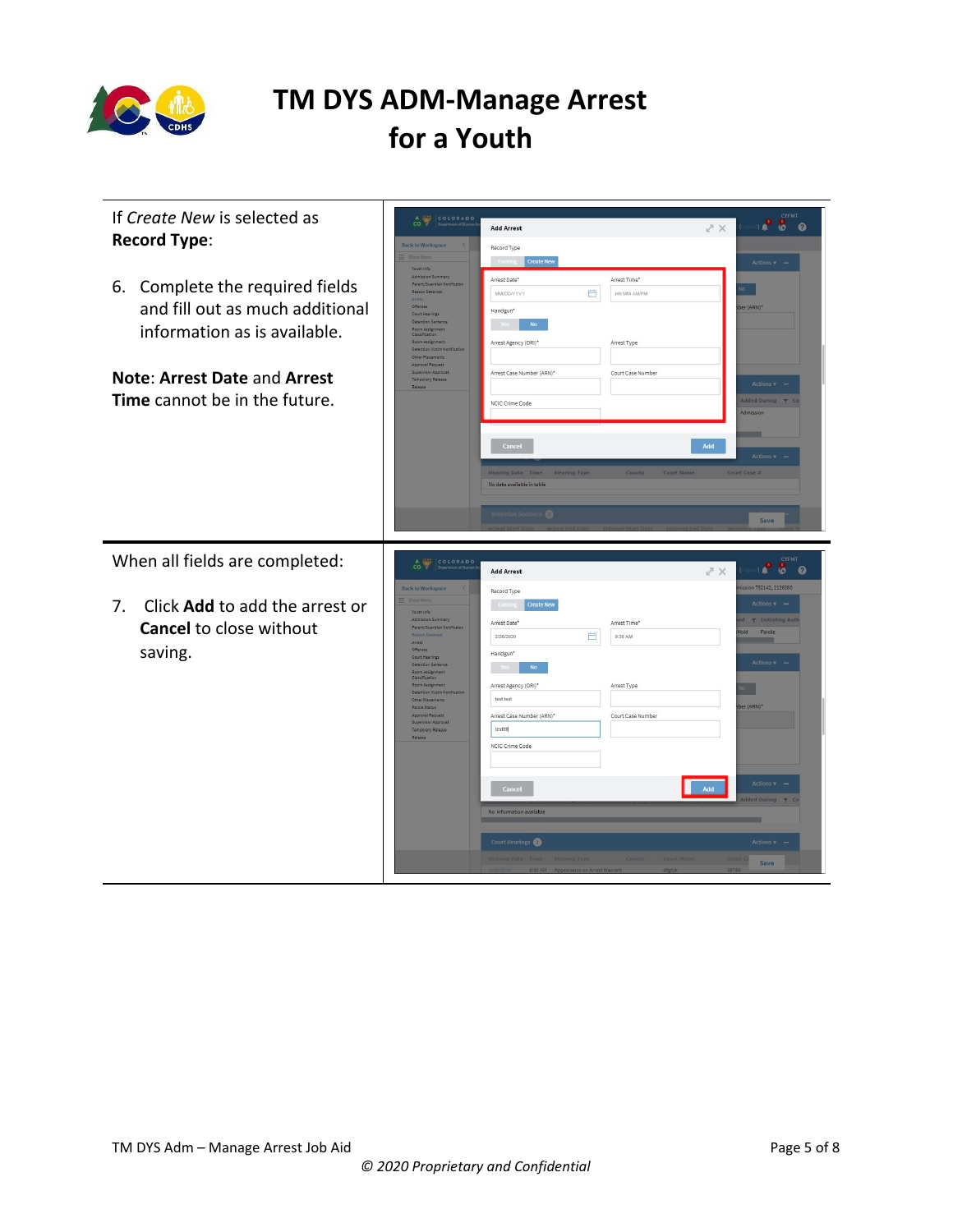

| The Arrest section displays the      | CO COLORADO                                                          |                                                                                                                                                 | <b>CYFMT</b><br>Welcome, Cgi Qa Test5 (Logout) <b>0 0 0</b>                |
|--------------------------------------|----------------------------------------------------------------------|-------------------------------------------------------------------------------------------------------------------------------------------------|----------------------------------------------------------------------------|
| new Arrest.                          | <b>Back to Workspace</b>                                             | Workspace                                                                                                                                       |                                                                            |
|                                      | $\equiv$ Show Men                                                    | Arrest                                                                                                                                          | Actions $\mathbf{v}$ –                                                     |
|                                      | Youth Info<br>Admission Summary                                      | Arrest Date*<br>Arrest Time'<br>Handgun*                                                                                                        |                                                                            |
| 8. Click page Save to save the       | Parent/Guardian Notificaton<br>Reason Detained                       | 門<br>2/18/2020<br>9:15 AM                                                                                                                       | <b>No</b>                                                                  |
| page.                                | Arrest<br>Offenses                                                   | Arrest Agency (ORI)*<br>Arrest Type                                                                                                             | Arrest Case Number (ARN)*                                                  |
|                                      | Court Hearings<br><b>Detention Sentence</b>                          | test test<br>testtitt                                                                                                                           |                                                                            |
|                                      | Room Assignment<br>Classification<br>Room Assignment                 | NCIC Crime Code<br>Court Case Number                                                                                                            |                                                                            |
| A Save Success pop-up window         | Detention Victim Notification<br>Other Placements                    |                                                                                                                                                 |                                                                            |
|                                      | Approval Request<br>Supervisor Approval                              |                                                                                                                                                 |                                                                            |
| opens:                               | Temporary Release<br>Release                                         | Offenses                                                                                                                                        | <b>Actions v</b>                                                           |
|                                      |                                                                      | Offense Date $\tau$ $\tau$ Offense Origin $\tau$ Offense County $\tau$ Offense Type $\tau$ Offense $\tau$ Added During $\tau$ Co                |                                                                            |
|                                      |                                                                      | 2/2/2020<br>State/county<br>Gambling<br>Gambling<br>Arapahoe<br>Misdemeanor<br>Conspiracy                                                       | Admission                                                                  |
|                                      |                                                                      |                                                                                                                                                 |                                                                            |
|                                      |                                                                      | <b>Court Hearings</b>                                                                                                                           | <b>Actions v</b>                                                           |
|                                      |                                                                      | Hearing Date Time<br><b>Hearing Type</b><br>County<br><b>Court Name</b>                                                                         | Court Case #                                                               |
|                                      |                                                                      | No data available in table                                                                                                                      |                                                                            |
|                                      |                                                                      |                                                                                                                                                 |                                                                            |
|                                      |                                                                      | Detention Sentence                                                                                                                              | Save                                                                       |
|                                      |                                                                      |                                                                                                                                                 |                                                                            |
| In the Save Success pop-up           | COLORADO<br>$\frac{4}{100}$                                          | Save Success                                                                                                                                    | <b>CYFMT</b>                                                               |
| window:                              | <b>Back to Workspace</b><br>Show Menu                                | Admission successfully saved<br>Reas                                                                                                            | $\mathbf{e}$<br>$\bullet$<br>േ<br>Admission 752142, 2126280<br>Actions v – |
|                                      | Youth Info<br>Admission Summary                                      | Ok<br>Start E                                                                                                                                   | on Detained $\forall$ Initiating Auth                                      |
| Click Ok to return back to the<br>9. | Parent/Guardian Notificaton<br>Reason Detained                       | 2/20/2020<br>Commitment<br>DYC.                                                                                                                 | Parole violation/Hold<br>Parole                                            |
|                                      | Arrest<br>Offenses                                                   |                                                                                                                                                 |                                                                            |
| Admissons page.                      | Court Hearings<br>Detention Sentence                                 | <b>Arrest</b>                                                                                                                                   | <b>Actions v</b>                                                           |
|                                      | Room Assignment<br>Classification                                    | Arrest Date<br><b>Handgun</b><br>Arrest Time <sup>*</sup>                                                                                       |                                                                            |
|                                      | Room Assignment<br>Detention Victim Notification<br>Other Placements | 曲<br>2/26/2020<br>9:30 AM                                                                                                                       | <b>No</b>                                                                  |
|                                      | Parola Status                                                        | Arrest Agency (ORI)*<br>Arrest Type                                                                                                             | Arrest Case Number (ARN)*                                                  |
|                                      | Approval Request<br>Supervisor Approval<br>Temporary Release         | test test<br>testitti                                                                                                                           |                                                                            |
|                                      | Release                                                              | Court Case Number<br>NCIC Crime Code                                                                                                            |                                                                            |
|                                      |                                                                      |                                                                                                                                                 |                                                                            |
|                                      |                                                                      |                                                                                                                                                 |                                                                            |
|                                      |                                                                      | Offenses <sup>0</sup>                                                                                                                           | Actions v –                                                                |
|                                      |                                                                      | Offense Date <b>* T</b><br>Offense Origin $\forall$ Offense County $\forall$ Offense Type $\forall$ Offense $\forall$ Added During $\forall$ Co |                                                                            |
|                                      |                                                                      | No information available                                                                                                                        |                                                                            |
|                                      |                                                                      |                                                                                                                                                 |                                                                            |
|                                      |                                                                      | <b>Court Hearings</b>                                                                                                                           | <b>Actions v</b>                                                           |
|                                      |                                                                      | Court Name<br>Hearing Date Time Hearing Type<br>County<br>8:30 AM Appearance on Arrest Warrant<br>dfghik                                        | Court C<br>Save<br>56789                                                   |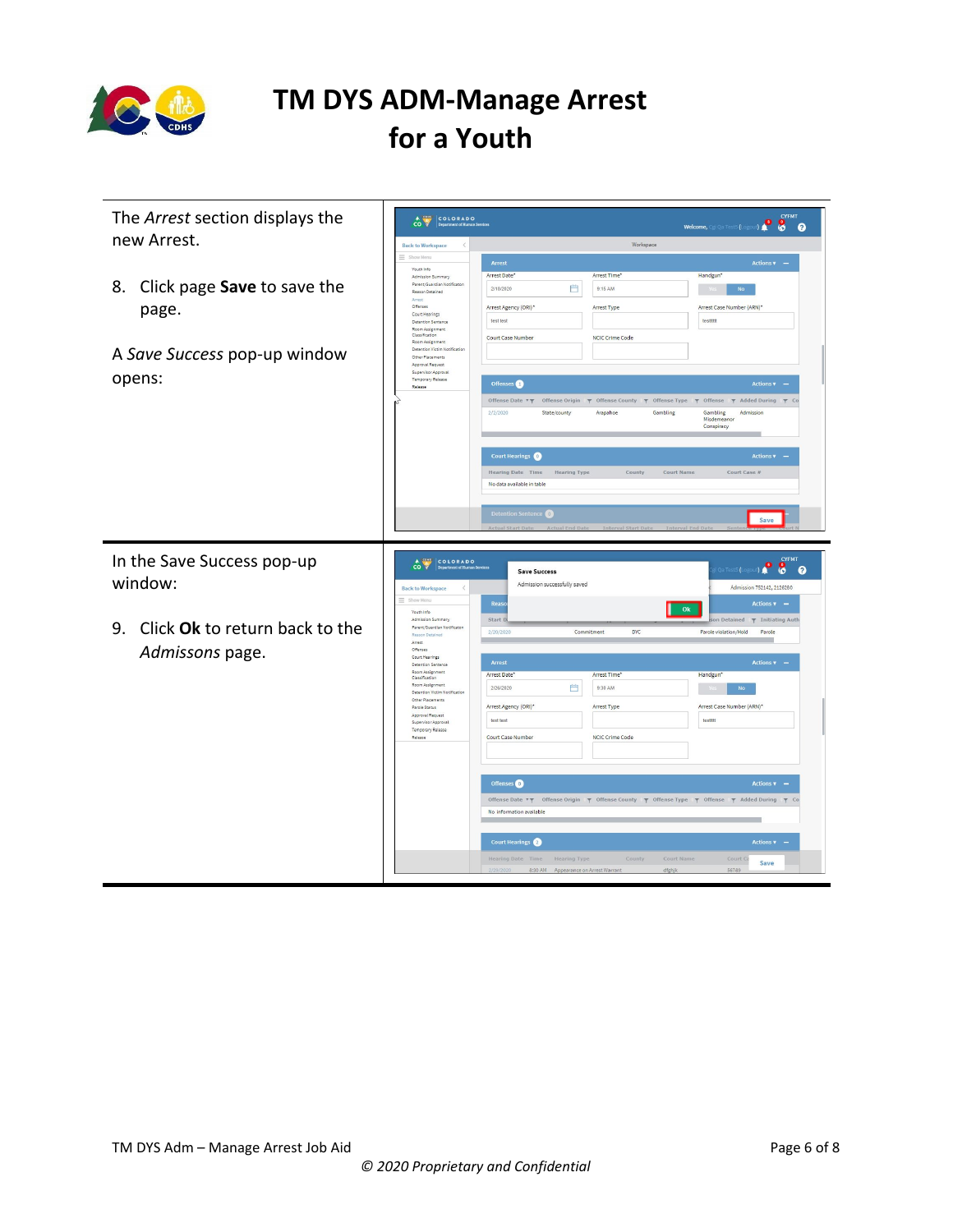

#### <span id="page-6-0"></span>*Edit an Arrest*

| Steps/Output                                                                                                                     | <b>Screenshot</b>                                                                                                                                                                                                                                                                                                                                                                       |                                                                                                                                                                                                                                                                                                                                                                            |                                                                                                                                                                                                                                                                     |                                                                                                                                                                                                                                                                                                        |
|----------------------------------------------------------------------------------------------------------------------------------|-----------------------------------------------------------------------------------------------------------------------------------------------------------------------------------------------------------------------------------------------------------------------------------------------------------------------------------------------------------------------------------------|----------------------------------------------------------------------------------------------------------------------------------------------------------------------------------------------------------------------------------------------------------------------------------------------------------------------------------------------------------------------------|---------------------------------------------------------------------------------------------------------------------------------------------------------------------------------------------------------------------------------------------------------------------|--------------------------------------------------------------------------------------------------------------------------------------------------------------------------------------------------------------------------------------------------------------------------------------------------------|
| In the <i>Arrest</i> section:                                                                                                    | <b>COLORADO</b><br>Department of Human Services                                                                                                                                                                                                                                                                                                                                         |                                                                                                                                                                                                                                                                                                                                                                            |                                                                                                                                                                                                                                                                     | <b>CYFMT</b><br>8<br>$\bullet$<br>Welcome, Cgi Qa Test5 (Log                                                                                                                                                                                                                                           |
| 1. Use the calendar, toggle, and<br>text fields to update the<br>required fields and add<br>additional information as<br>needed. | <b>Back to Workspace</b><br>Show Menu<br>Youth Info<br>Admission Summary<br>Parent/Guardian Notificaton<br>Reason Detained<br>Arrest<br>Offenses<br>Court Hearings<br><b>Detention Sentence</b><br>Room Assignment<br>Classification<br>Room Assignment<br>Detention Victim Notification<br>Other Placements<br>Approval Request<br>Supervisor Approval<br>Temporary Release<br>Release | Arrest<br>Arrest Date*<br>眥<br>2/18/2020<br>Arrest Agency (ORI)*<br>test test<br>Court Case Number<br>Offenses <sup>6</sup><br>Offense Origin<br>Offense Date $\tau$<br>2/2/2020<br>State/county<br><b>Court Hearings</b> O<br><b>Hearing Date Time</b><br><b>Hearing Type</b><br>No data available in table<br>Detention Sentence<br>Actual Start Date<br>Actual End Date | Workspace<br>Arrest Time*<br>9:15 AM<br>Arrest Type<br><b>NCIC Crime Code</b><br>Offense County $\overline{\tau}$ Offense Type $\overline{\tau}$<br>$\mathbf{v}$<br>Arapahoe<br>Gambling<br><b>Court Name</b><br>County<br>Interval Start Date<br>Interval End Date | <b>Actions v</b><br>Handgun*<br>No:<br>Arrest Case Number (ARN)*<br>testttttt<br>Actions $\sqrt{ }$ –<br>Offense<br>Added During $\blacktriangledown$ Co<br>$\overline{\mathbf{v}}$<br>Gambling<br>Admission<br>Misdemeanor<br>Conspiracy<br>Actions $\mathbf{v}$ –<br>Court Case #<br>Save<br>Santano |